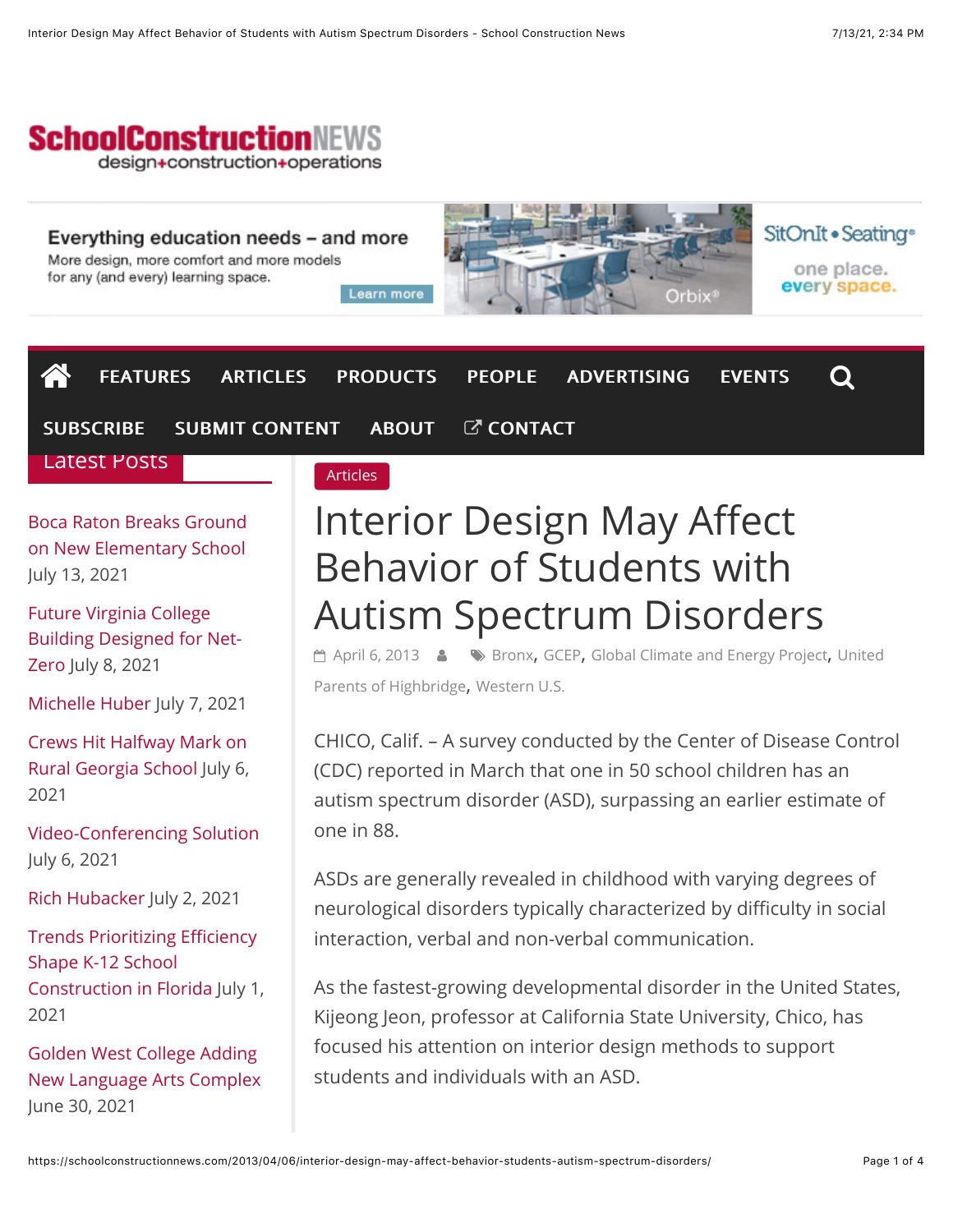[UC Riverside Tabs Design-](https://schoolconstructionnews.com/2021/06/29/uc-riverside-tabs-design-build-team-for-school-of-medicine-venue/)Build Team for School of Medicine Venue June 29, 2021

[Outdoor Work Protection](https://schoolconstructionnews.com/2021/06/29/outdoor-work-protection/) June 29, 2021

## Advertise Here



## Partners and Associations





"This is not about medication, this is not about chemicals, this is purely a non-chemical environment," Jeon said.

Jeon is an interior designer that utilizes multi-sensory environments (MSE), which use lighting, color, sound, music, scents and textures to create an atmosphere specifically for students and individuals with an ASD and other developmental disorders. MSE's technical term is the Snoezelen effect, which creates environments both soothing and stimulating to individuals with an ASD, Jeon explained.

"When the five senses are stimulated over a period of time it gives somewhat of a calming effect," Jeon said.

Jeon used these methods in his interior design of the Community Opportunity for Vocational Experience (COVE), a program of California Vocations in Paradise, Calif. The three-room building includes a main sensory room, quiet room or "pink room" and a computer lab. With a wide variety of students, the program has both stimulating and soothing features.

"Some children need more stimulation and some need to be calmed, so it can be hard to balance and find middle ground," Jeon said.

According to Jeon, administrators of COVE have reported positive affects on student behavior. Schools such as Friendship School in San Diego County and Stockton Elementary School in Chicago have utilized MSE rooms to advance the education and therapy of students with an ASD, though Jeon said the MSE method is not used in the United States as often as it is in other countries.

MSE has been used as a therapeutic tool with other developmental disorder as well, Jeon said, most notably as a tool for those with Alzheimer's disease.

However, Jeon said he understands may schools can simply not afford a designated space for MSE. But there are techniques that can be used in the classroom.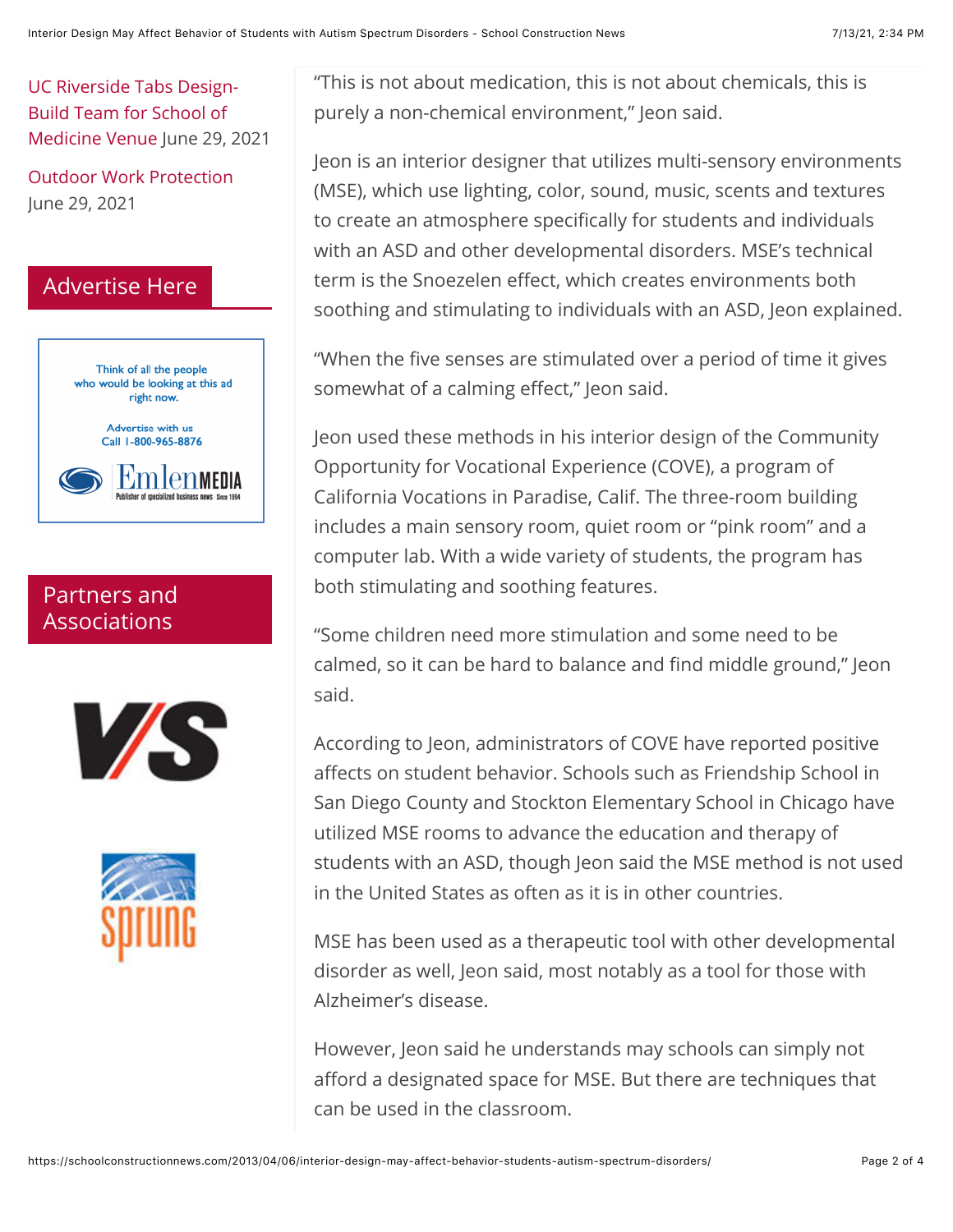







Teachers that have students with an ASD may want to stay from the traditional use of primary colors that are seen more intensely by ASD students and opt for more muted hues of pinks and purples, which studies have shown are more favorable, Jeong said.

Toy boxes should be equipped with a lid and remain closed, as the clutter of toys can be over-stimulating or distracting to students with an ASD.

Insulated walls and ceilings are also preferable, Jeong said, as echoing can be troubling. Every ceiling, entry way and wall was insulated at COVE.

Fluorescent lighting can create an unsightly strobe-light effect for children with an ASD, which Jeon believes can look something like a thunderstorm at times.

"The kids can see the arch in the fluorescent light," Jeon said. "Usually [neurotypicals] don't see the flickering but autistic children are more sensitive."

The details in interior design should generally be minimal, Jeon explained.

Ian Ellis, an architecture student at the University of Texas at Austin, has designed a proposal for an inclusionary learning school for children with an ASD on North Brother Island in New York's East River.

Ellis said for students with an ASD predictability and simplicity in classroom design is crucial.

"In general, traditional classrooms lack organization and do not provide transitional spaces thus resulting in a space that is extremely unpredictable and easily overwhelming to someone who is sensitive to sensory input," Ellis said. "Predictability is paramount to the success of the children's education and every design decision took this into consideration."